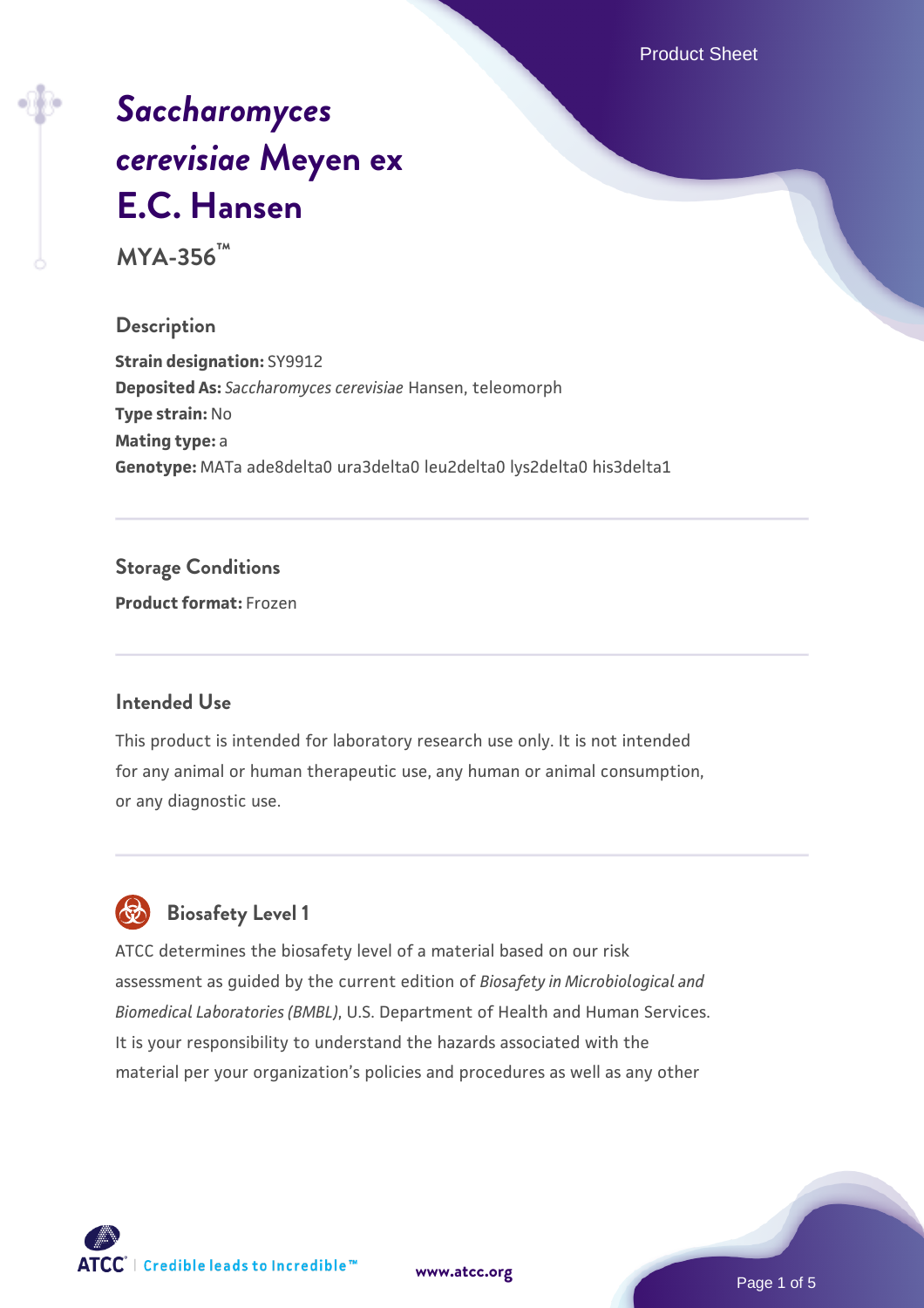### **[Saccharomyces cerevisiae](https://www.atcc.org/products/mya-356)** [Meyen ex E.C. Hansen](https://www.atcc.org/products/mya-356) **MYA-356**

applicable regulations as enforced by your local or national agencies.

ATCC highly recommends that appropriate personal protective equipment is always used when handling vials. For cultures that require storage in liquid nitrogen, it is important to note that some vials may leak when submersed in liquid nitrogen and will slowly fill with liquid nitrogen. Upon thawing, the conversion of the liquid nitrogen back to its gas phase may result in the vial exploding or blowing off its cap with dangerous force creating flying debris. Unless necessary, ATCC recommends that these cultures be stored in the vapor phase of liquid nitrogen rather than submersed in liquid nitrogen.

### **Certificate of Analysis**

For batch-specific test results, refer to the applicable certificate of analysis that can be found at www.atcc.org.

### **Growth Conditions**

**Medium:**  [ATCC Medium 1245: YEPD](https://www.atcc.org/-/media/product-assets/documents/microbial-media-formulations/1/2/4/5/atcc-medium-1245.pdf?rev=705ca55d1b6f490a808a965d5c072196) **Temperature:** 25°C

### **Material Citation**

If use of this material results in a scientific publication, please cite the material in the following manner: *Saccharomyces cerevisiae* Meyen ex E.C. Hansen (ATCC MYA-356)



**[www.atcc.org](http://www.atcc.org)**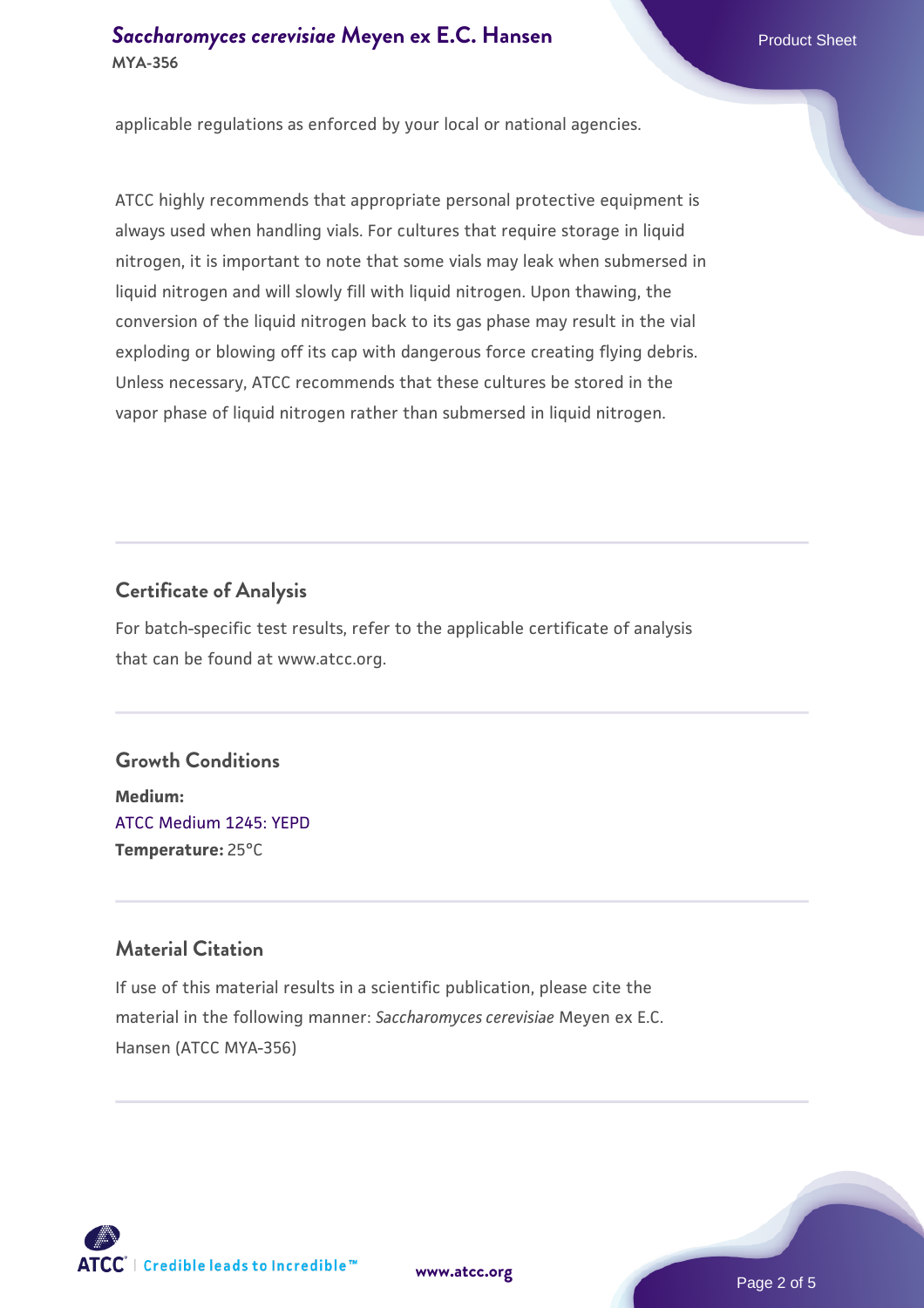## **[Saccharomyces cerevisiae](https://www.atcc.org/products/mya-356)** [Meyen ex E.C. Hansen](https://www.atcc.org/products/mya-356)

**MYA-356**

### **References**

References and other information relating to this material are available at www.atcc.org.

### **Warranty**

The product is provided 'AS IS' and the viability of ATCC® products is warranted for 30 days from the date of shipment, provided that the customer has stored and handled the product according to the information included on the product information sheet, website, and Certificate of Analysis. For living cultures, ATCC lists the media formulation and reagents that have been found to be effective for the product. While other unspecified media and reagents may also produce satisfactory results, a change in the ATCC and/or depositor-recommended protocols may affect the recovery, growth, and/or function of the product. If an alternative medium formulation or reagent is used, the ATCC warranty for viability is no longer valid. Except as expressly set forth herein, no other warranties of any kind are provided, express or implied, including, but not limited to, any implied warranties of merchantability, fitness for a particular purpose, manufacture according to cGMP standards, typicality, safety, accuracy, and/or noninfringement.

### **Disclaimers**

This product is intended for laboratory research use only. It is not intended for any animal or human therapeutic use, any human or animal consumption, or any diagnostic use. Any proposed commercial use is prohibited without a license from ATCC.

While ATCC uses reasonable efforts to include accurate and up-to-date information on this product sheet, ATCC makes no warranties or representations as to its accuracy. Citations from scientific literature and



**[www.atcc.org](http://www.atcc.org)**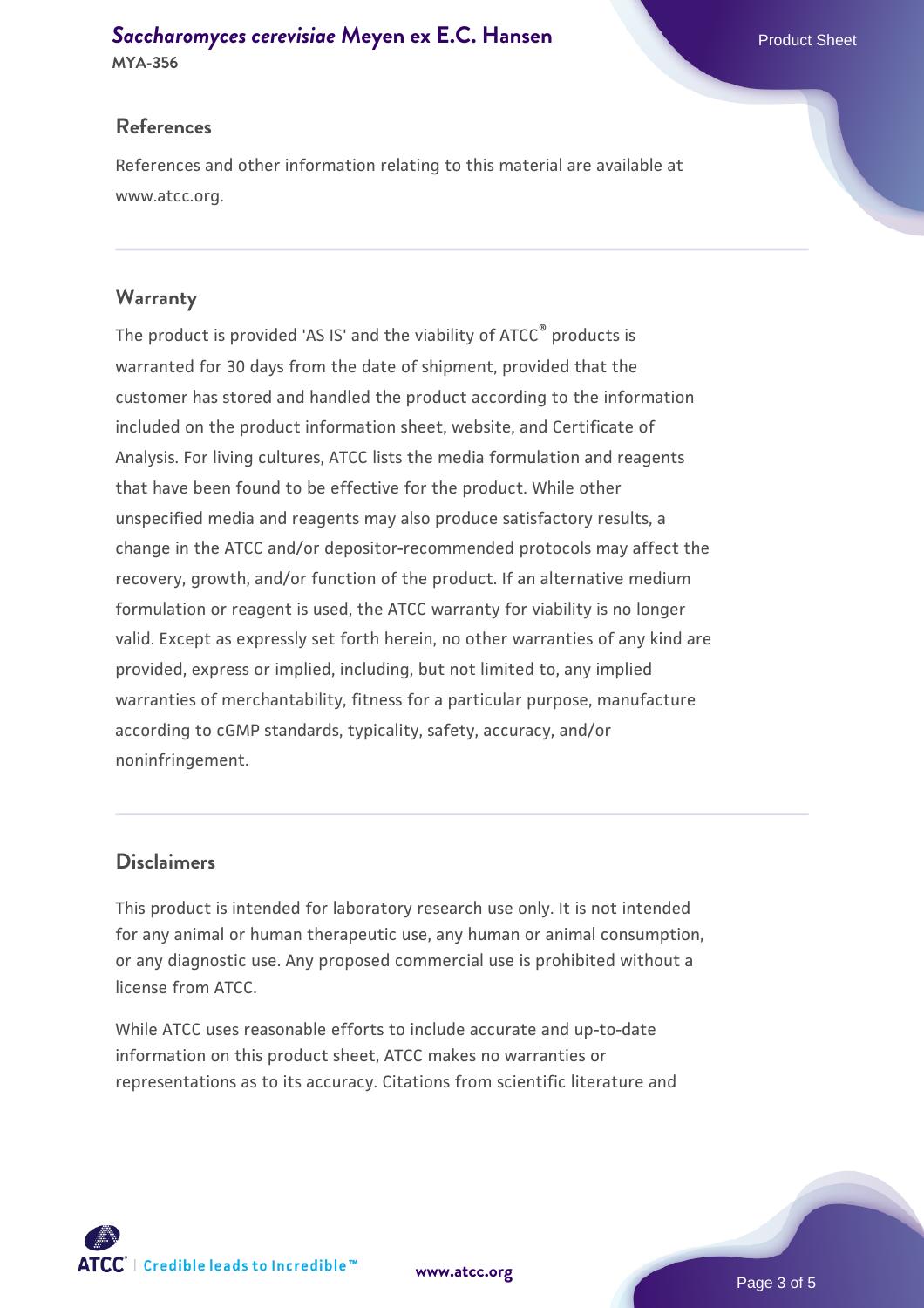patents are provided for informational purposes only. ATCC does not warrant that such information has been confirmed to be accurate or complete and the customer bears the sole responsibility of confirming the accuracy and completeness of any such information.

This product is sent on the condition that the customer is responsible for and assumes all risk and responsibility in connection with the receipt, handling, storage, disposal, and use of the ATCC product including without limitation taking all appropriate safety and handling precautions to minimize health or environmental risk. As a condition of receiving the material, the customer agrees that any activity undertaken with the ATCC product and any progeny or modifications will be conducted in compliance with all applicable laws, regulations, and guidelines. This product is provided 'AS IS' with no representations or warranties whatsoever except as expressly set forth herein and in no event shall ATCC, its parents, subsidiaries, directors, officers, agents, employees, assigns, successors, and affiliates be liable for indirect, special, incidental, or consequential damages of any kind in connection with or arising out of the customer's use of the product. While reasonable effort is made to ensure authenticity and reliability of materials on deposit, ATCC is not liable for damages arising from the misidentification or misrepresentation of such materials.

Please see the material transfer agreement (MTA) for further details regarding the use of this product. The MTA is available at www.atcc.org.

### **Copyright and Trademark Information**

© ATCC 2021. All rights reserved. ATCC is a registered trademark of the American Type Culture Collection.

#### **Revision**

This information on this document was last updated on 2021-05-20



**[www.atcc.org](http://www.atcc.org)**